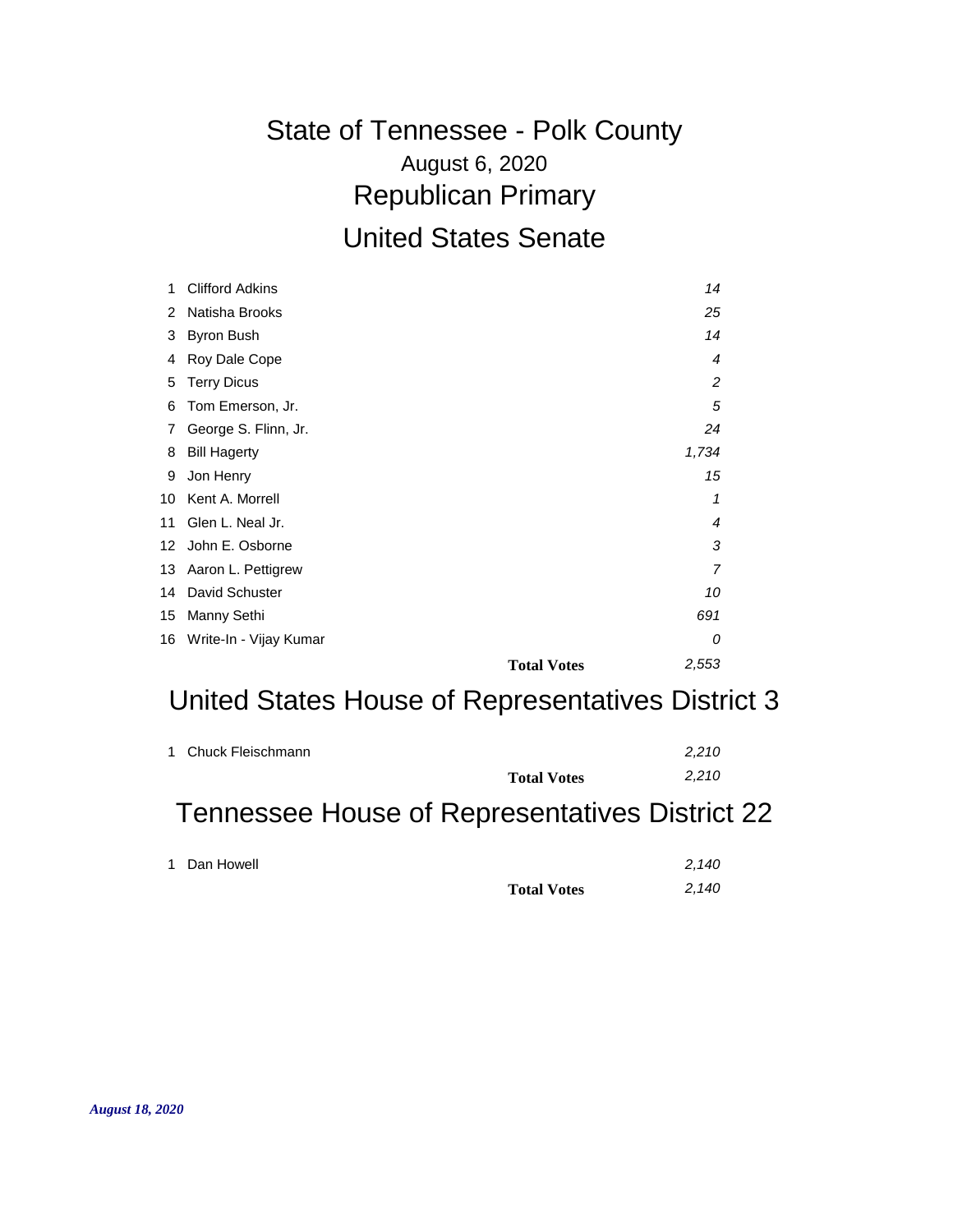# August 6, 2020 State of Tennessee - Polk County Democratic Primary United States Senate

| 1 Marquita Bradshaw |                    | 129 |
|---------------------|--------------------|-----|
| 2 Gary G Davis      |                    | 171 |
| 3 Robin Kimbrough   |                    | 99  |
| 4 James Mackler     |                    | 159 |
| 5 Mark Pickrell     |                    | 108 |
|                     | <b>Total Votes</b> | 666 |

## United States House of Representatives District 3

| 1 Meg Gorman |                    | 574 |
|--------------|--------------------|-----|
|              | <b>Total Votes</b> | 574 |

## Tennessee House of Representatives District 22

| 1 No Candidate Qualified |  |
|--------------------------|--|
| <b>Total Votes</b>       |  |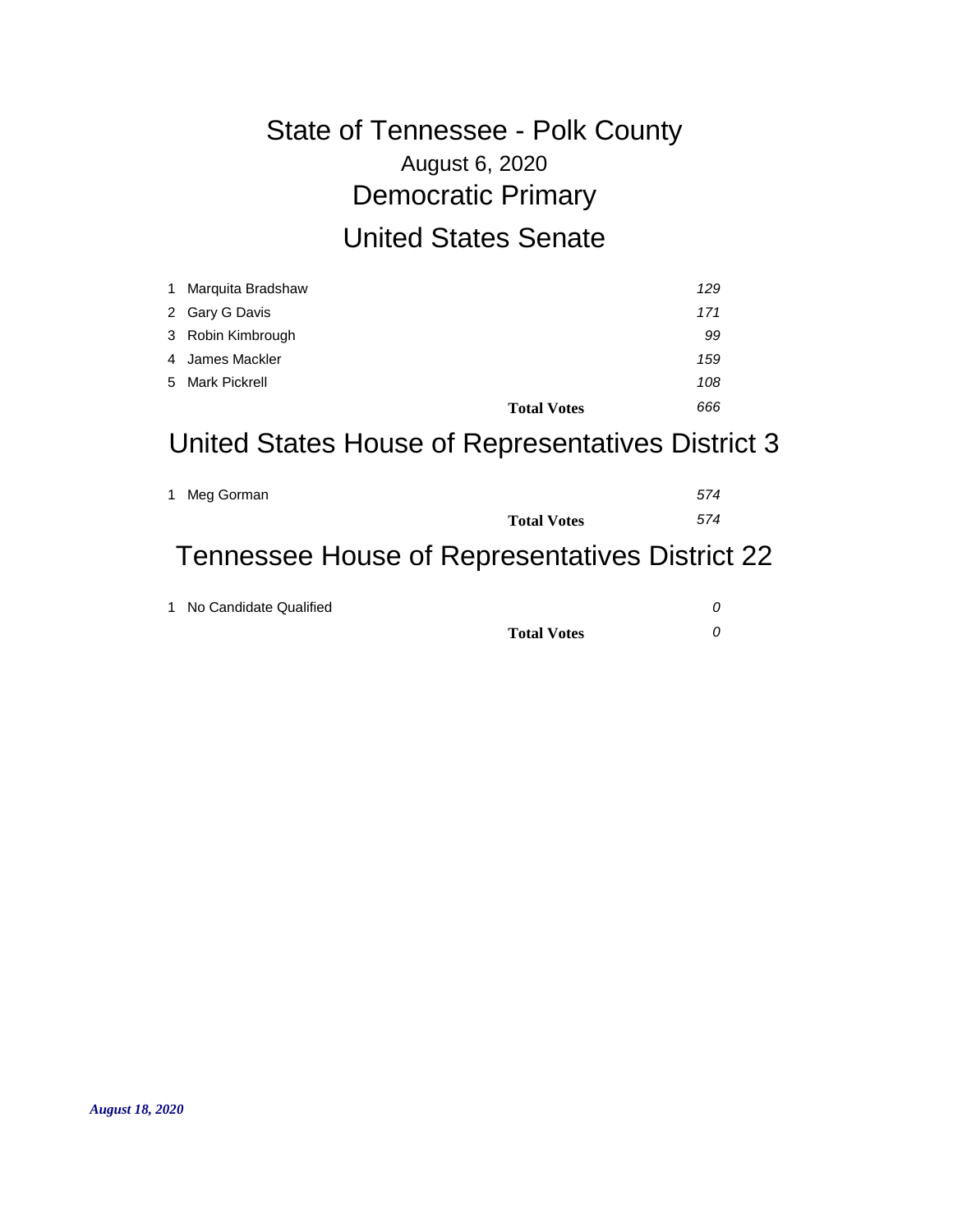# August 6, 2020 State of Tennessee - Polk County County General Assessor of Property

|                                                                                                    | 3.815              |
|----------------------------------------------------------------------------------------------------|--------------------|
|                                                                                                    | 695                |
|                                                                                                    | 1.361              |
|                                                                                                    | 1.759              |
| 1 Jason Pankey - Republican<br>2 Ramona Goforth-Price - Democratic<br>3 Seth McClary - Independent | <b>Total Votes</b> |

#### General Sessions Judge (unexpired term)

| 1 Brooklynn Townsend - Republican |                    | 2.851 |
|-----------------------------------|--------------------|-------|
| 2 Laura M. Crawford - Democratic  |                    | .921  |
|                                   | <b>Total Votes</b> | 3.772 |

## Road Superintendent

| 1 Roy Gene Thomason Jr. - Democratic | 2.488 |
|--------------------------------------|-------|
| <b>Total Votes</b>                   | 2.488 |
| <b>School Board District 1</b>       |       |

| 1 Angie Crowder  |                    | 827   |
|------------------|--------------------|-------|
| 2 David F. Green |                    | 745   |
| 3 Jayson Lamb    |                    | 769   |
|                  | <b>Total Votes</b> | 2,341 |

# School Board District 2

| 1 Mike F. Curbow   |                    | 510   |
|--------------------|--------------------|-------|
| 2 Nick D. Ratcliff |                    | 656   |
|                    | <b>Total Votes</b> | 1.166 |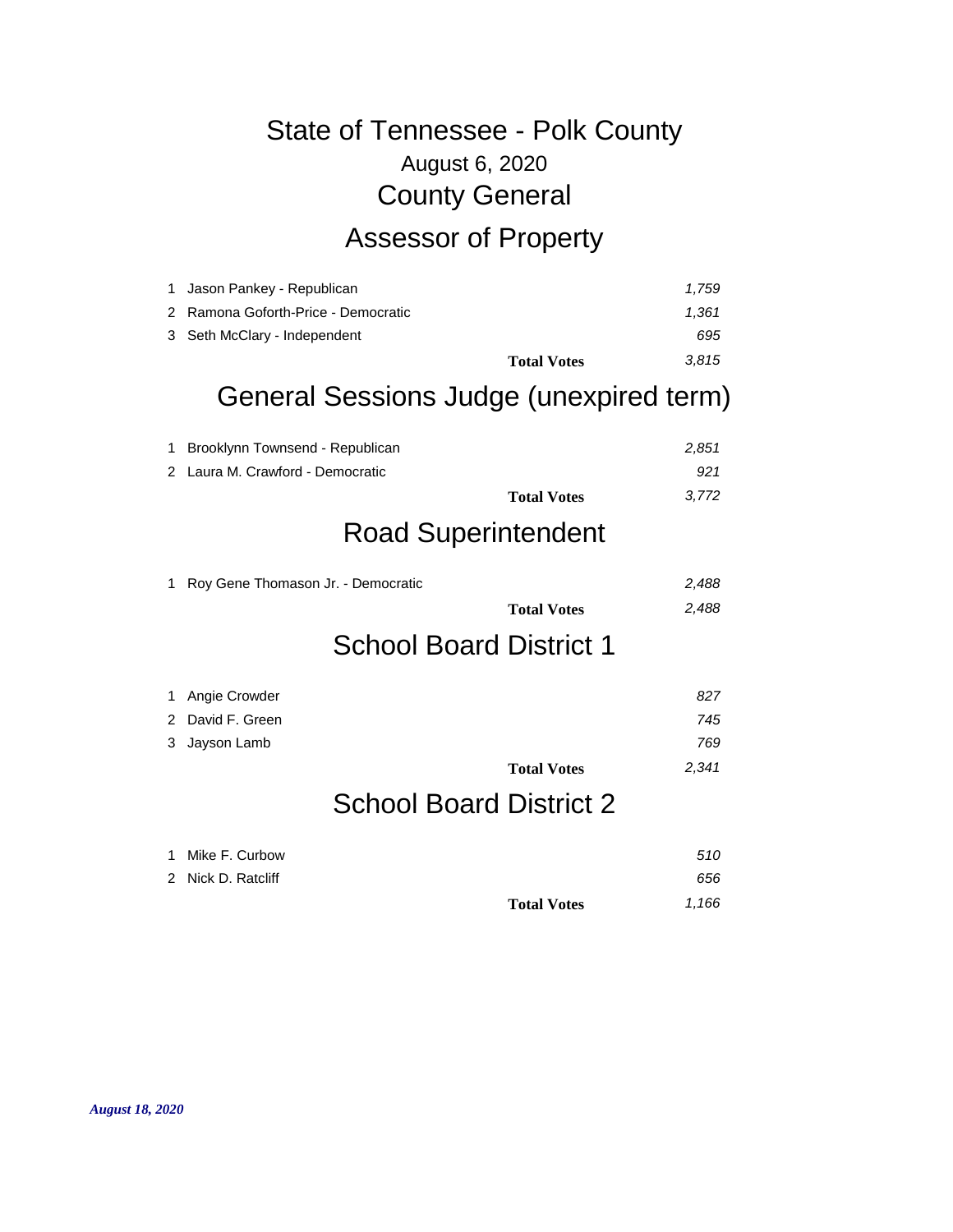# August 6, 2020 State of Tennessee - Polk County County General School Board District 3

| 1 | Robert "Robbie" Cole            | 436   |
|---|---------------------------------|-------|
| 2 | James "Mush" Davis              | 391   |
| 3 | Jill Crago Rose                 | 488   |
| 4 | Bryan A. Todd                   | 149   |
|   | <b>Total Votes</b>              | 1,464 |
|   | <b>Constable District 1</b>     |       |
| 1 | Seth Bishop - Independent       | 1,162 |
|   | <b>Total Votes</b>              | 1,162 |
|   | <b>Constable District 2</b>     |       |
| 1 | Jason Powell - Democratic       | 335   |
| 2 | Tim Tatum - Independent         | 766   |
|   | <b>Total Votes</b>              | 1,101 |
|   | <b>Constable District 3</b>     |       |
| 1 | Jeremy Tipton - Republican      | 362   |
| 2 | Keisha Powell - Democratic      | 117   |
| 3 | Ralph Mike Worley - Independent | 425   |

**Total Votes** *904*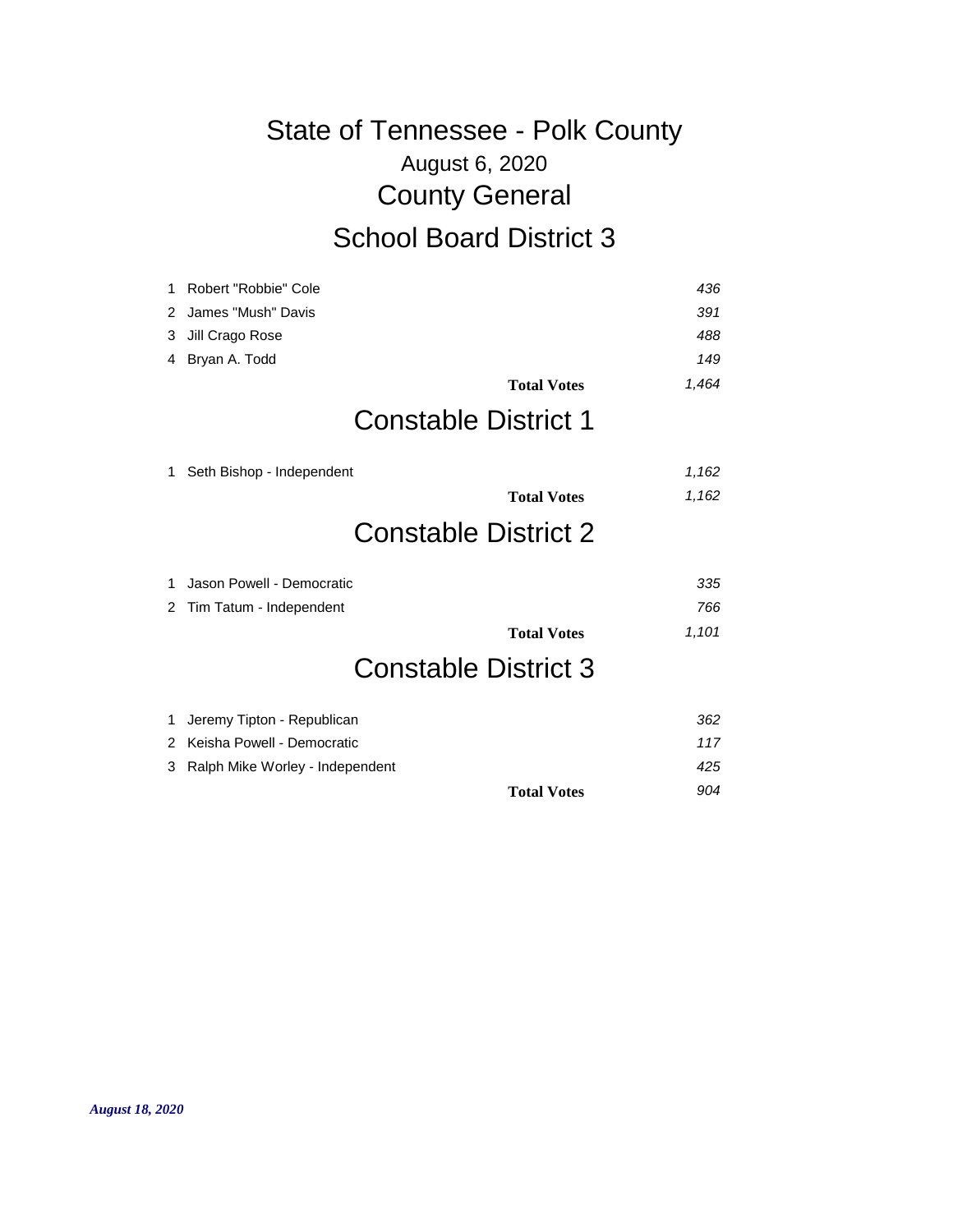#### August 6, 2020 State of Tennessee - Polk County Judicial Retention

# Court of Appeals - Western Division

| 1 Retain - Carma Dennis McGee  |                    | 1.708 |
|--------------------------------|--------------------|-------|
| 2 Replace - Carma Dennis McGee |                    | 1.035 |
|                                | <b>Total Votes</b> | 2.743 |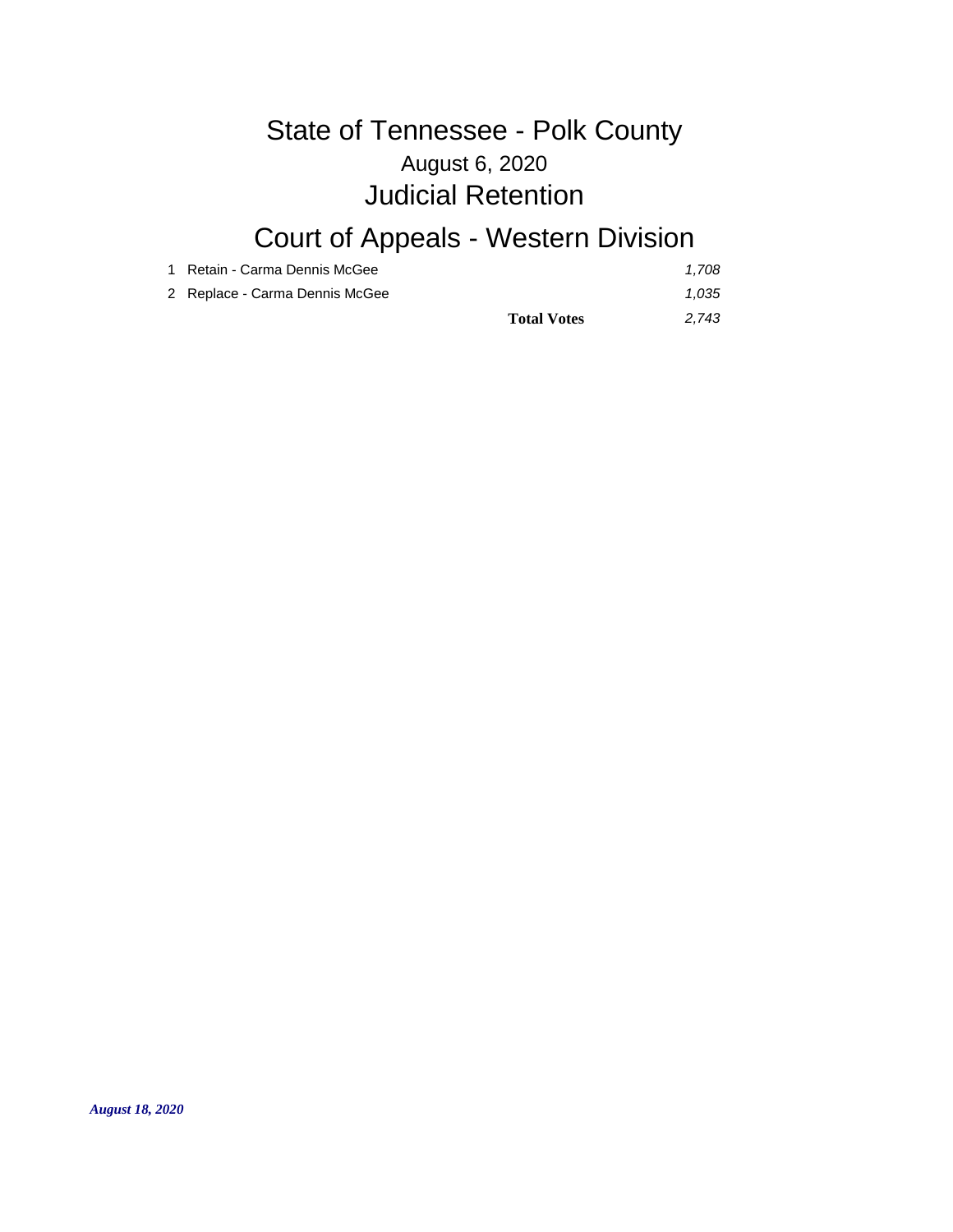# August 6, 2020 State of Tennessee - Polk County Referendum

## Sales Tax Referendum

|           | <b>Total Votes</b> | 3.263 |
|-----------|--------------------|-------|
| 2 Against |                    | 1,579 |
| 1 For     |                    | 1,684 |